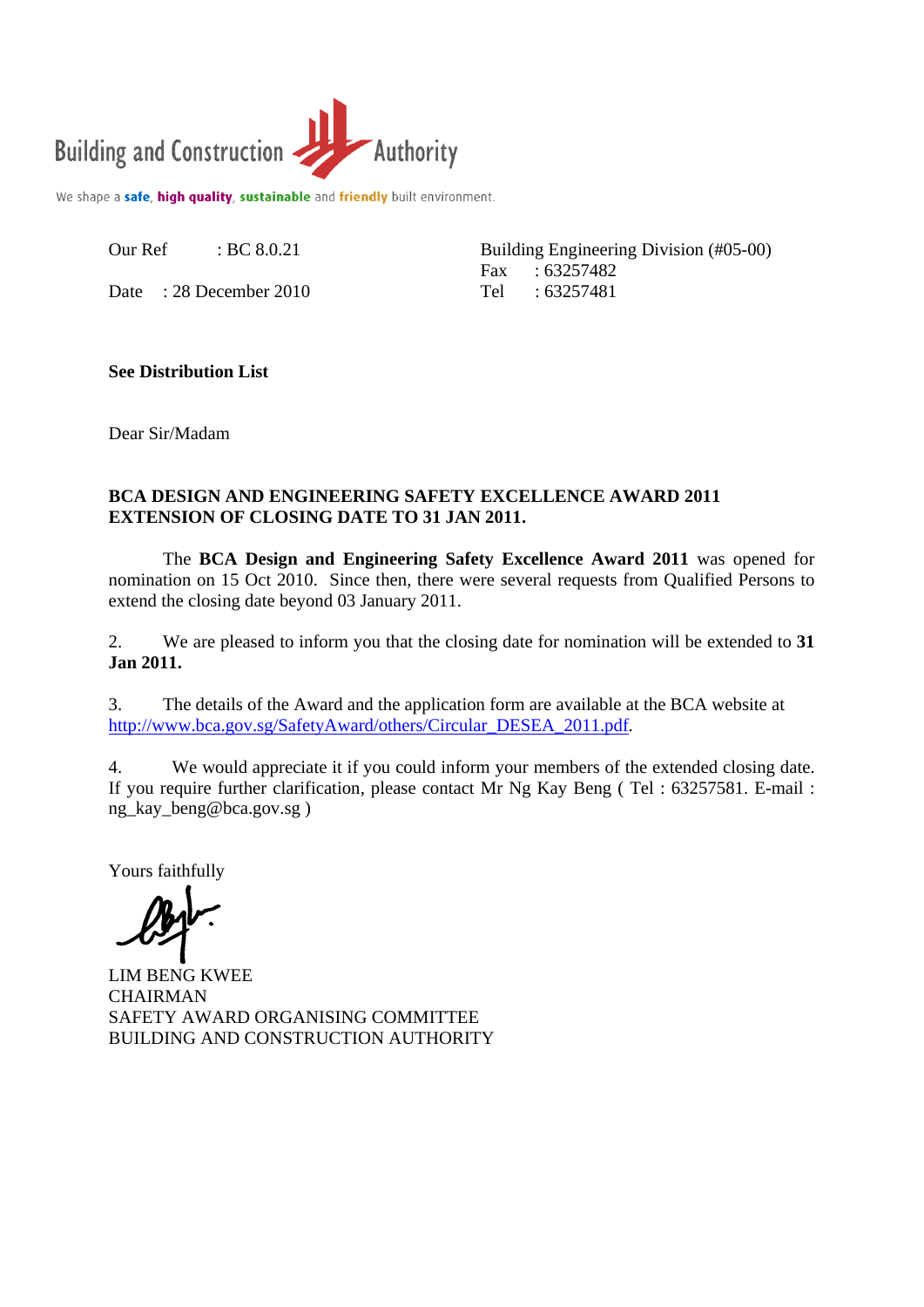## **DISTRIBUTION (via e-mail):**

PRESIDENT INSTITUTION OF ENGINEERS, SINGAPORE (IES) 70, BUKIT TINGGI ROAD SINGAPORE 289758 ies@iesnet.org.sg

PRESIDENT ASSOCIATION OF CONSULTING ENGINEERS, SINGAPORE (ACES) 70, PALMER ROAD #04-06 PALMER HOUSE SINGAPORE 079427 acesing@starhub.net.sg

PRESIDENT SINGAPORE CONTRACTORS ASSOCIATION LIMITED (SCAL) CONSTRUCTION HOUSE 1 BUKIT MERAH LANE 2 SINGAPORE 159760 enquiry@scal.com.sg

PRESIDENT SINGAPORE INSTITUTE OF ARCHITECTS (SIA) 79 NEIL ROAD SINGAPORE 088904 info@sia.org.sg

PRESIDENT SOCIETY OF PROJECT MANAGERS (SPM) MACPHERSON ROAD P.O.BOX 1083 SINGAPORE 913412 sprojm@yahoo.com

PRESIDENT SINGAPORE INSTITUTE OF BUILDING LIMITED (SIBL) 70 PALMER ROAD, #03-09C PALMER HOUSE SINGAPORE 079427 josephine@sib.com.sg

PRESIDENT REAL ESTATE DEVELOPERS' ASSOCIATION OF SINGAPORE (REDAS) 190 CLEMENCEAU AVENUE #07-01 SINGAPORE SHOPPING CENTRE SINGAPORE 239924 enquiry@redas.com

**PRESIDENT**  SINGAPORE INSTITUTE OF SURVEYORS & VALUERS (SISV) 20 MAXWELL ROAD #10-09B MAXWELL HOUSE SINGAPORE 069113 sisv.info@sisv.org.sg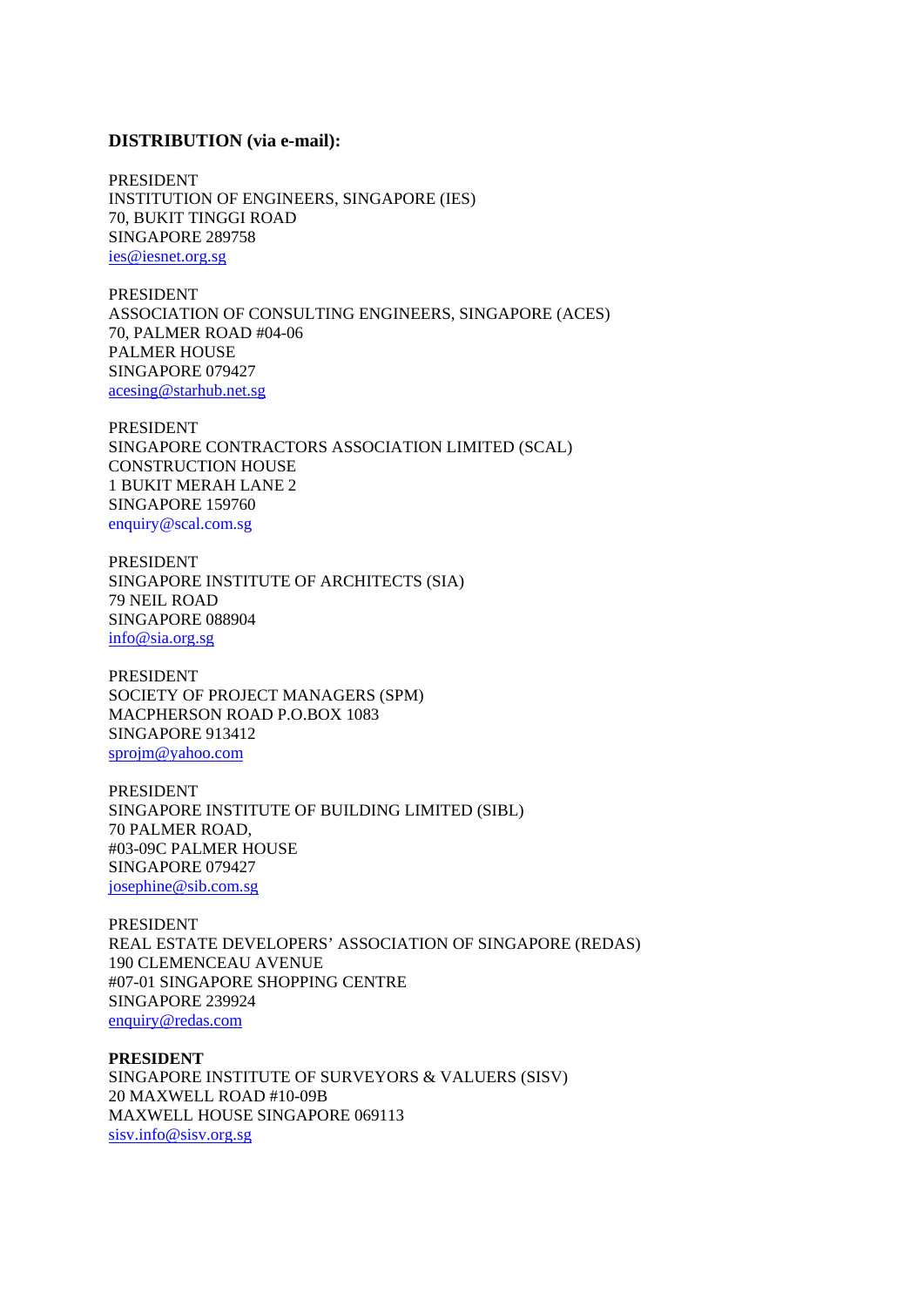PRESIDENT SINGAPORE STRUCTURAL STEEL SOCIETY (SSSS) 336-C KING GEORGE'S AVENUE KING GEORGE BUILDING SINGAPORE 208572 paulinezee@avconsultants.com.sg, secretariat@ssss.org.sg

PRESIDENT GEOTECHNICAL SOCIETY OF SINGAPORE C/O PROFESSIONAL ACTIVITIES CENTRE NUS FACULTY OF ENGINEERING 9 ENGINEERING DRIVE 1 SINGAPORE 117576 geoss@nus.edu.sg

PRESIDENT PROFESSIONAL ENGINEERS BOARD, SINGAPORE (PEB) 1ST STOREY, TOWER BLOCK, MND COMPLEX 5 MAXWELL ROAD SINGAPORE 069110 registrar@peb.gov.sg

PRESIDENT BOARD OF ARCHITECTS (BOA) 5 MAXWELL ROAD 1ST STOREY TOWER BLOCK MND COMPLEX SINGAPORE 069110 boarch@singnet.com.sg

DIRECTOR PROTECTIVE INFRASTRUCTURE & ESTATE DEFENCE SCIENCE & TECHNOLOGY AGENCY 1 DEPOT ROAD #03-01J SINGAPORE 109679 lcheehio@dsta.gov.sg

DEPUTY DIRECTOR PROJECT DEVELOPMENT & MAINTENANCE BRANCH MINISTRY OF EDUCATION 1 NORTH BUONA VISTA DRIVE OFFICE TOWER LEVEL 9 SINGAPORE 138675 eng\_wee\_tong@moe.gov.sg

DIRECTOR BEST SOURCING DEPARTMENT PUBLIC UTILITIES BOARD 40 SCOTTS ROAD #18-01 ENVIRONMENT BUILDING SINGAPORE 228231 koh boon aik@pub.gov.sg